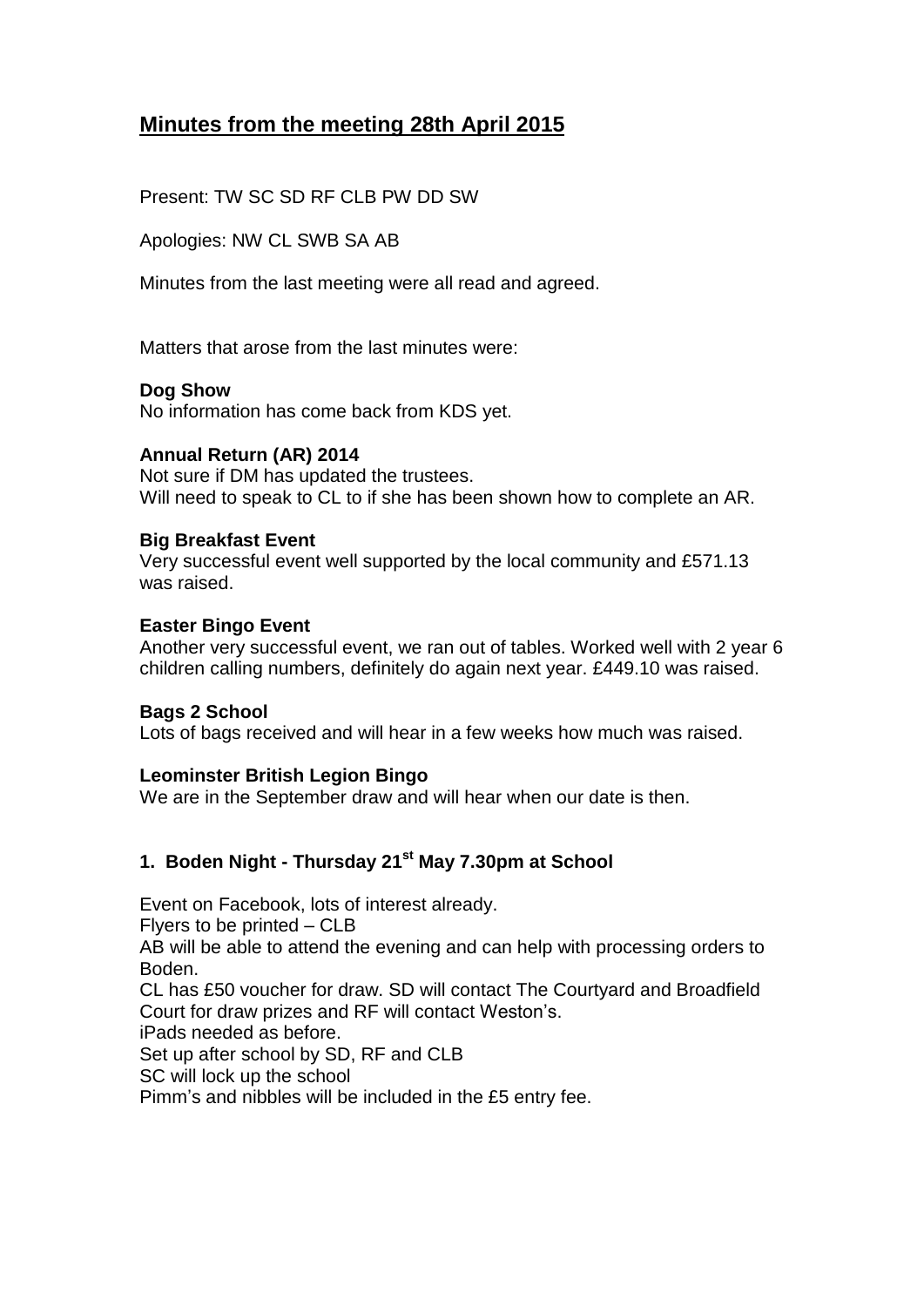## **2. 'Frozen Fridays'**

Ice creams will be sold after school for 50p- £1

This will start on Friday  $5<sup>th</sup>$  June instead of cake of the week.

A survey and information flyer will go out ASAP to let everyone know about the event and return a slip so we can get an idea of ice cream likes – CLB SD Ice creams will be kept in school chest freezer and brought out to the front of school for children and parents to purchase, early enough for the bus children to buy before they leave.

### **3. Summer Fundraiser**

A disco/food themed evening to raise funds and a last get together for year 6 parents.

The VH has been provisionally booked for 11<sup>th</sup> July.

Yoko has been approached to cook thai food for the event we are waiting to hear back is she is available – if she is unavailable the event maybe put back until September.

Different themes were discussed but it was thought 'Bollywood'. PW has several decorations that can be used in the hall.

After discussion it was decided that funds would be split between school, cubs and the church as the event will be open to the wider community.

Tickets will be available in advance at £10 to include the food.

The bar will be stocked and run by ourselves. PW will ask her contacts if they would serve behind the bar.

TW and DD are away this weekend.

A sub-committee will be formed to co-ordinate this event once food has been confirmed

# **4. Sponsored Event**

This event will be on Tuesday  $14<sup>th</sup>$  July.

Several activities were discussed, it was decided that a 'wacky marathon & more' would be the event.

Children will wear PE kit with an accessory to stand out whilst running around the school field i.e swimming goggles, hats, wigs, tutu's etc.

Parents can stay and watch if they would like.

Sponsor forms to be designed – CLB & SD

There will be a prize for the most sponsorship raised.

Drinks stand to be provided by PA

Medals and a treat to be given at the end, SW and DD suggested Asda and Baker Ross for the medals.

Sponsor forms to go out  $w/c$  29<sup>th</sup> June

Running will take place - Preschool/Class1 – 9.30-10 Class2 10-10.30

Class3 10.30 – 11.15 Class4 11.15 – 12.00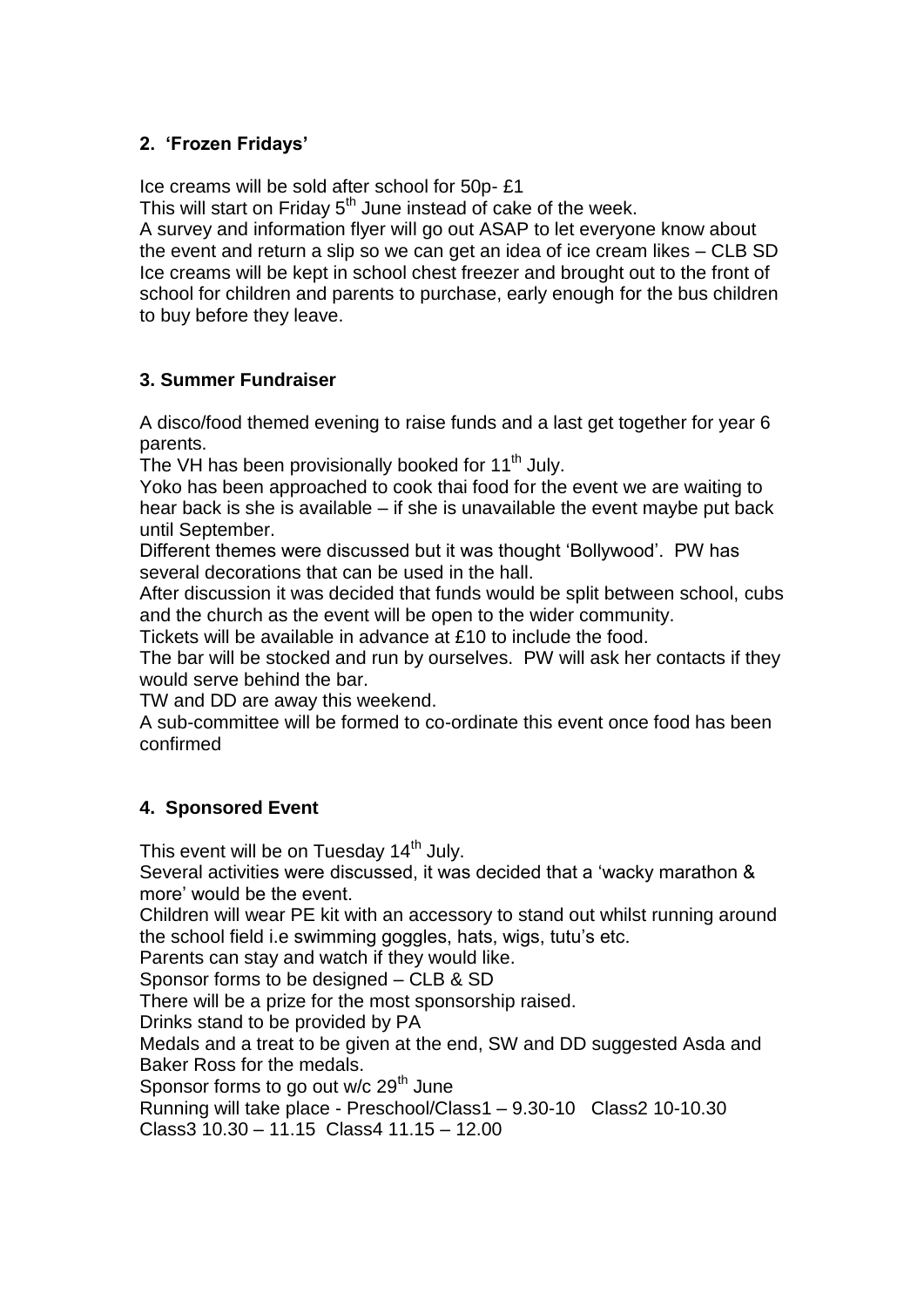# **5. Summer Fete/ Sports Day**

This is on Friday  $10^{th}$  July.

It was thought to try and move away from stalls being all about sweets and bring a more traditional feel to keep people there for longer.

Suggestions of picnic hampers could be ordered at a per head price or a BBQ. It was decided a BBQ would be provided. PW has a large gas paella hob that can be used and if wet will go under the canopy. TW happy to cook. Chocolate fountain was popular last year, it was thought this belonged to AB, RF will ask her if we can have again. SD will approach S&A Davies for strawberries. Ice creams will be available for sale. Cream teas were suggested and offers of scones from SC, DD and SW – a flyer will go out asking for donations.

Games ideas that year 6 children can run were as follows:

Pru's loos, wellie throwing, bake off tent, coconut shy, hook a duck, skittles and beat the goalie.

Leila Jackson normally co-ordinates the year 6 children, RF will speak with her if she would be happy to do this again this year, all the games would be put in a hat and each pair would chose and get this stall if they cannot decide who would run which stall.

SD can get coconuts and maybe still has the shy.

SW has hay bales we can use. SW will also speak with Amanda Solomon about whether we can have the bouncy castles etc. DD will email CLB A game of teacher's hungry hippos would be a fun event, skateboards, washing up bowls and plastic balls needed.

Yoko will be asked if she would be cooking her Thai food again this year - RF A sub-committee will be needed to run this event.

### **6. '100 Club'**

DD has kindly offered to look into the school having a 100 club. TW happy with this to go ahead.

Details need to be looked into if it's just parents or can grandparents buy a number. It was thought this would be drawn every half term to make the winning prize bigger than a monthly draw. £1 per number per month, cheques can be payable for the whole year or 6 monthly (£12 or £6). This event will hopefully be up and running in September.

DD will put a notice on the PA Facebook page to see what the take up is like.

### **7. AOB**

The beach trip was brought up, it is felt by many parents that it is too long a bus trip for the children. Barry Island was suggested, this is a safe beach with life guards and has a shop and toilets and the far end of the beach (away from the amusements). CLB suggested that they could go by train as this stops across the road from the beach and is only an hour and not very expensive. TW will look into this and take a trip in May half term.